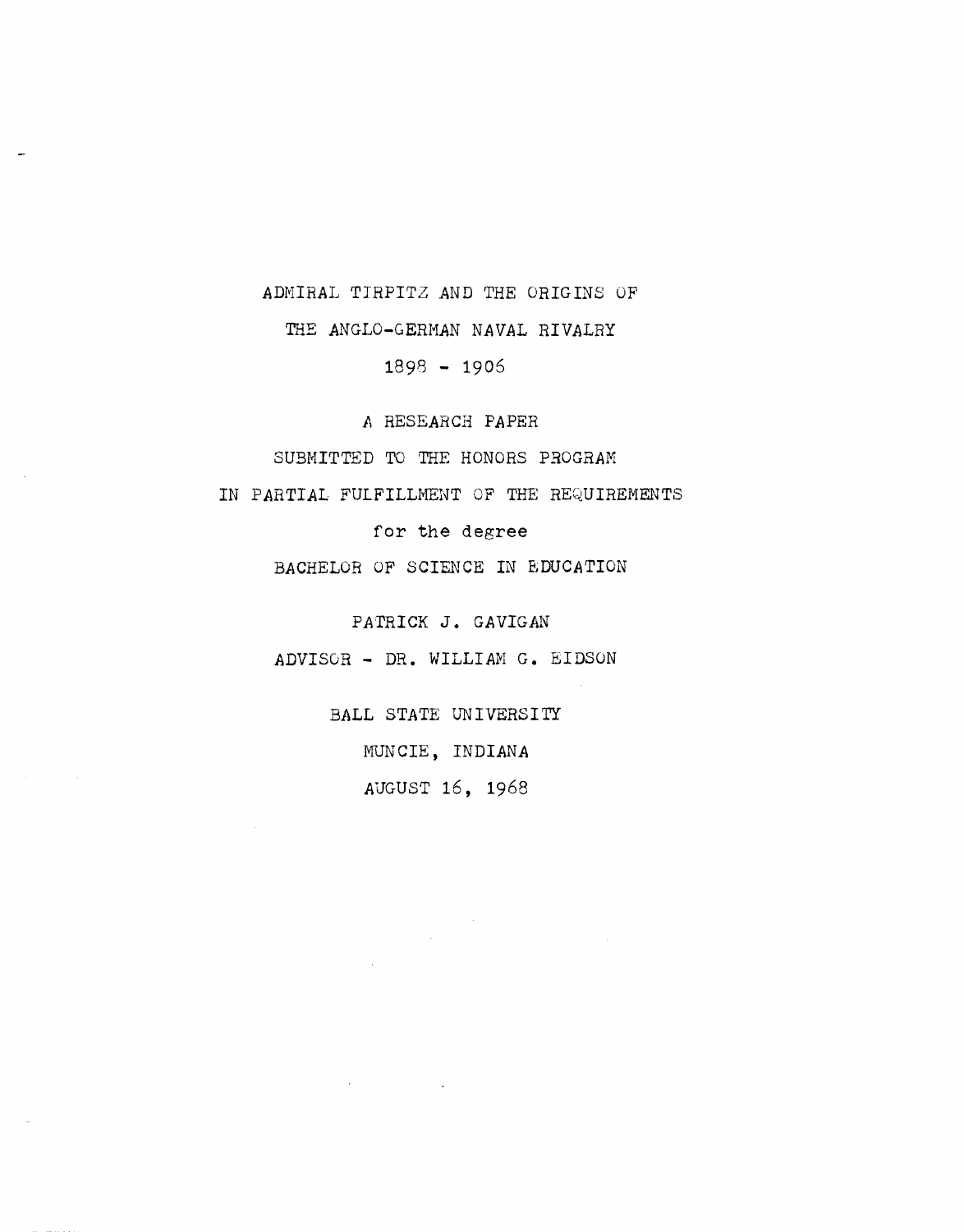

We do not by any means feel the need to stick our fingers in every pie, but on the other hand  $\ldots$  the days when the German happily surrendered the land to one of his neighbors, to another the sea . . . those days are over ... we don't want to put anyone in the shade, but we too demand our place in the sun. Prince Bernhard von Bulow

(December 6. 1897)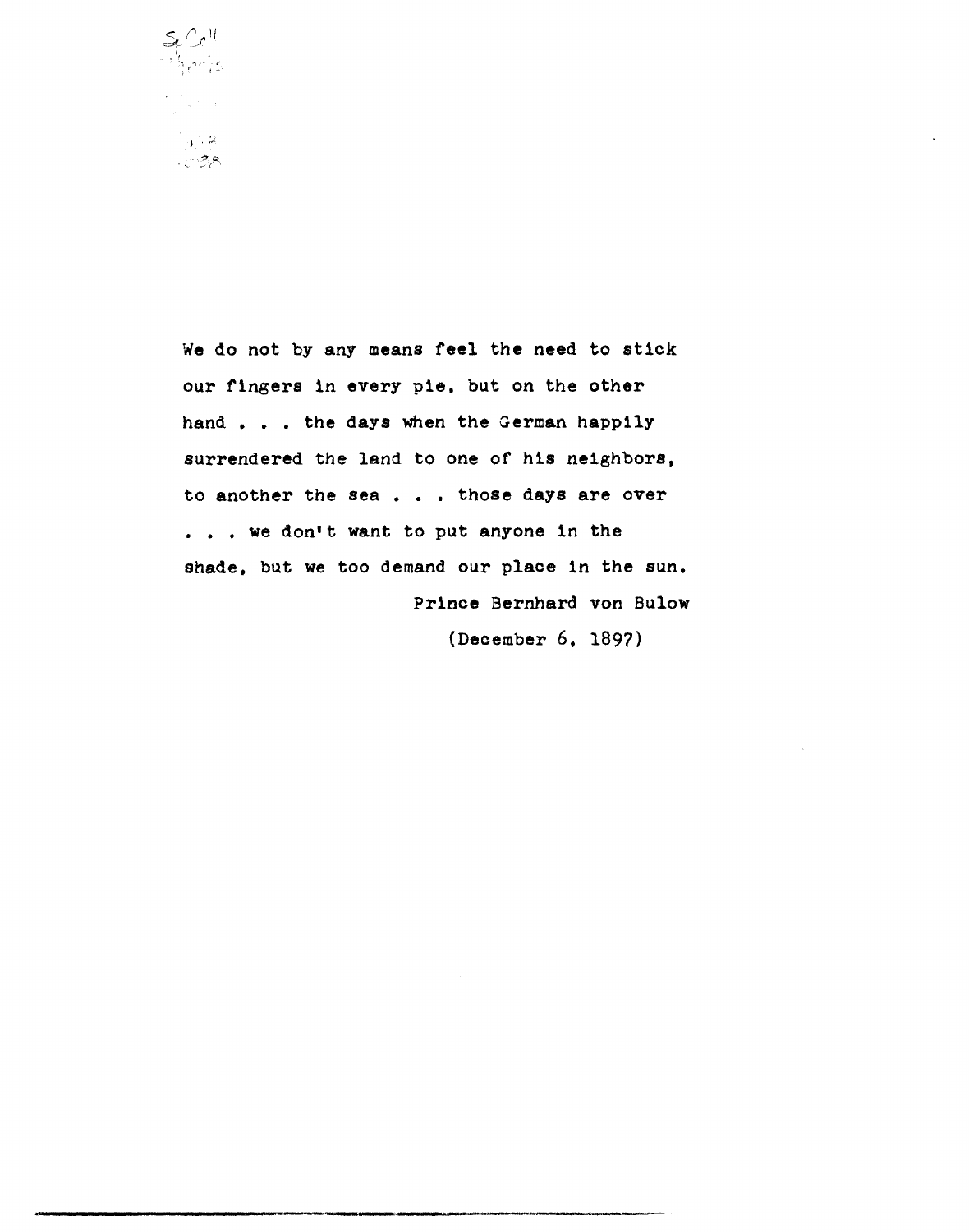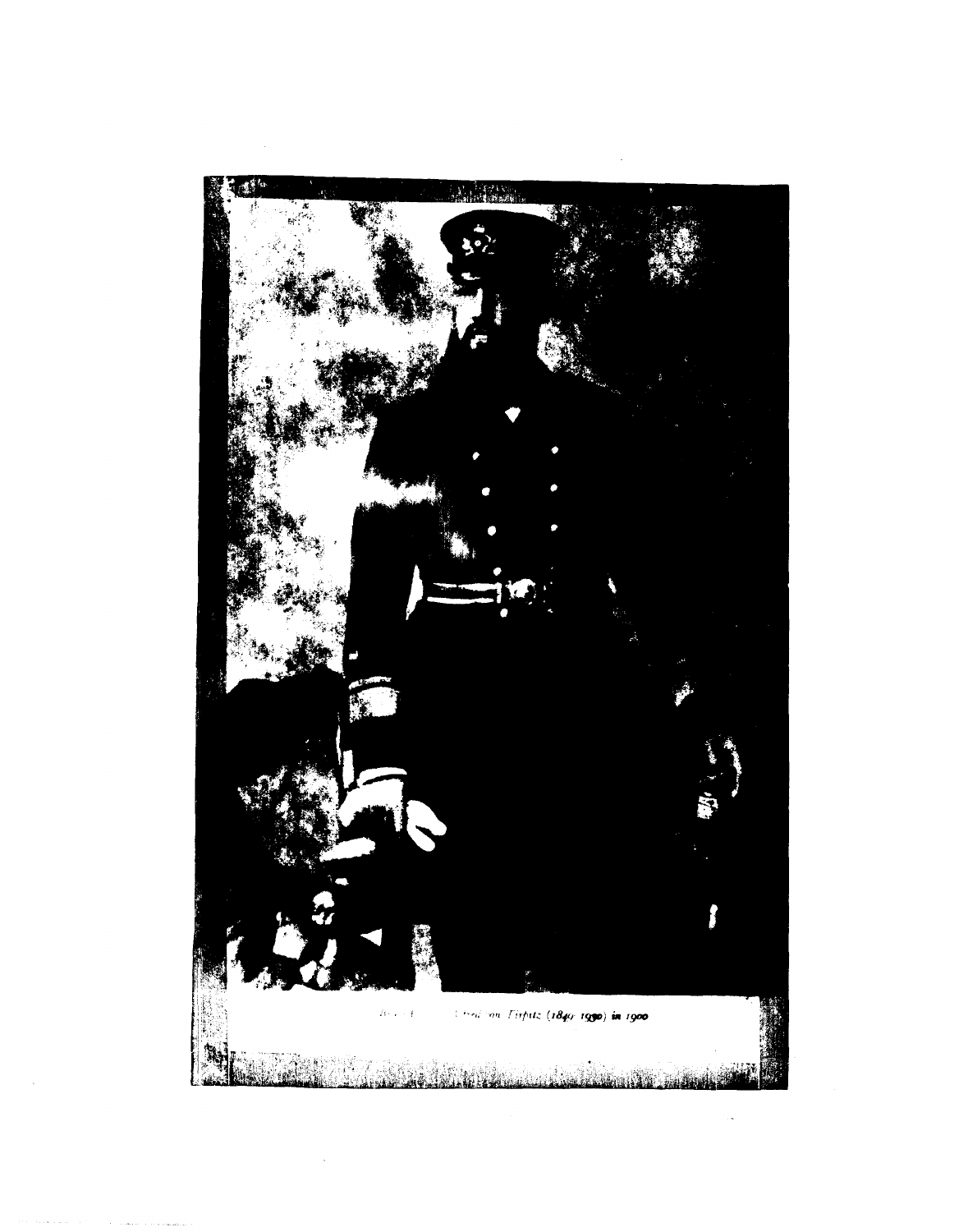The political unification of Germany in the second half of the nineteenth century led to the development of a powerful industrial and military state, rivaling any nation in the world. A natural increase in population, from 41,000 1n 1871 to 65,000 in 1910, added to Germany's rapidly growing military capacity. But the British Empire, which could not match the land strength of Germany, felt secure behind a fleet which was twice as large as its strongest adversary. In this respect it could be interpreted that Anglo-German relations never reached the breaking point until Germany expressed a desire to challenge British control of the high seas.

Yet naval matters were not the only point of discontent. As long as Germany was determined to dominate the continent, an Anglo-German conflict was inevitable. The traditional British doctrine of a balance of continental power and British isolation from European disputes was shattered by the advent of a powerful state in Central Europe. Therefore, the Anglo-German naval rivalry was only an overt expression of a much deeper conflict. However, the origin of the naval rivalry was complex. Although a naval conflict was inevitable, domestic politics, rapid technological change, and two dynamic personalities made the naval rivalry unique from the other so-called causes of the Great War.

Naval questions were not new in British politics. Prime Minister William Gladstone, for example, had resigned in 1894 primarily over the question of his opposition to naval expendatures. Englands long naval trad1tion was continually used by politicians, both left and right; therefore, Engl1shmen were extremely susceptible to mass hysteria whenever the question of a threat to England's naval domination was ra1sed in either the House of Commons, or on the hastings. Unlike Britain, Germany d1d not have a long naval tradition, but, the German federal system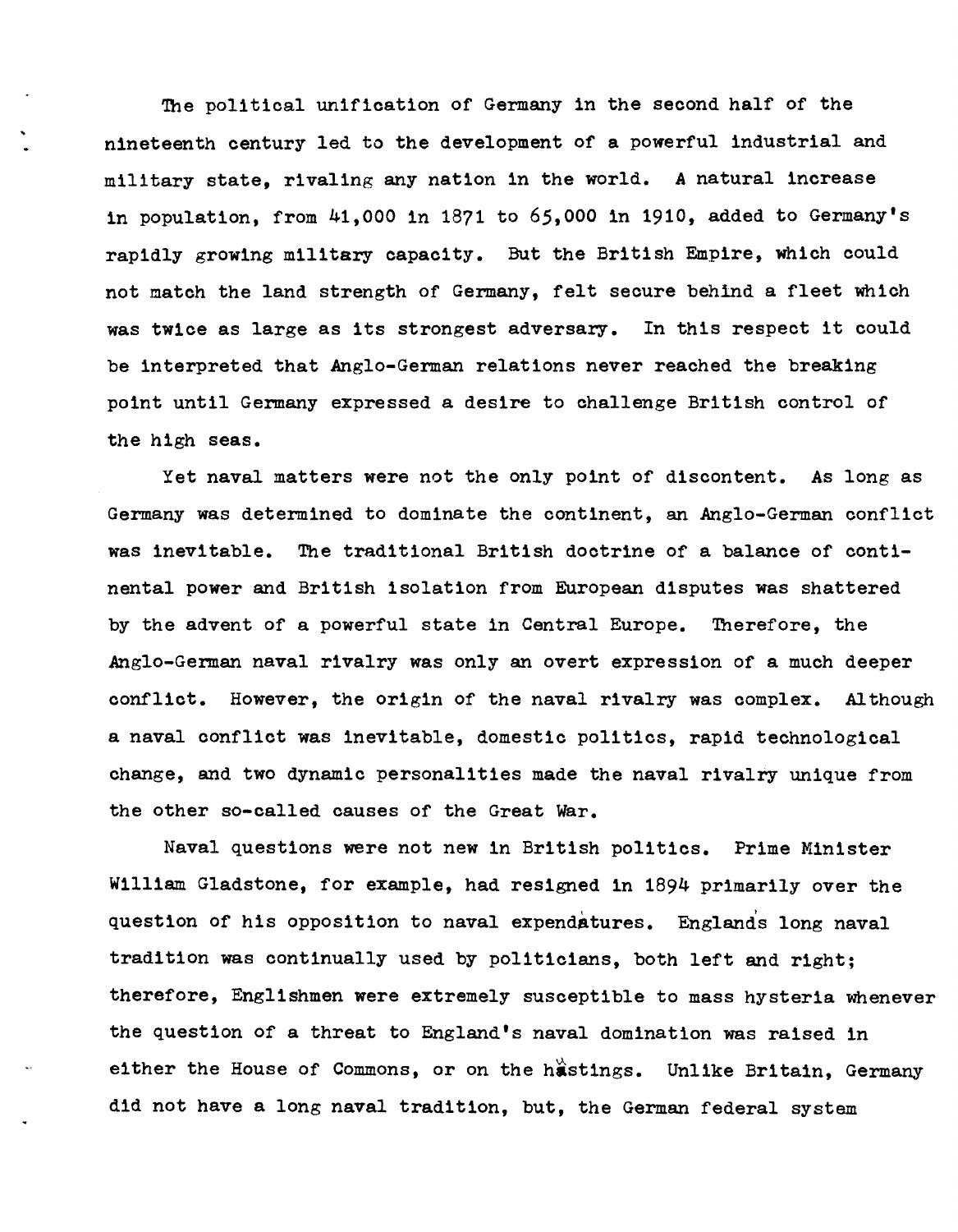played a pivitol role in construction of the Germany navy.

Germany did not have to make yearly appropriations like England. Once the naval laws were passed, which established a specific number of ships, no further Reichstag action was needed even if the expense of the original ships increased due to design changes. Therefore, the shock and panic tactics, necessitated by the British Parliamentary system and the pay as you go plan, were not fundamental in Germany where the schedule of construction was removed by law from the list of annual debatable issues. The fact that the German Navy developed after unification, however, made it a national institution in a Federal state where even the army was under the control of state monarchies.

According to Article 53 of the Constitution of 1871:

The Navy of the Reich is unified under the supreme command of the Kaiser. The organization and structure of the same is within the jurisdiction of the Kaiser, who names the officers and cigil servants of the Navy also to be sworn by the other ranks.

Because of the peculiar place the navy had in the German political system, it had the support of both the Liberals and Nationalists. It drew its strength from the rising middle-class throughout "the associated governments" of the German Empire." The German navy, contrary to British claims, was neither a conservative militarist arm of the Junkers nor completely dominated the army.

The German navy did not have restrictions on its Officer Corp. Unlike the army, in which a majority of the officers came from the Junker class, the navy was staffed by men of middle-class backgrounds. Friedrick von Hollman, Hugo Poh1, Reinhard Scheer, for example, and even Alfred von

The "states rights" leaders insisted that there was not a "Germany" but state governments within the framework of the German Empire.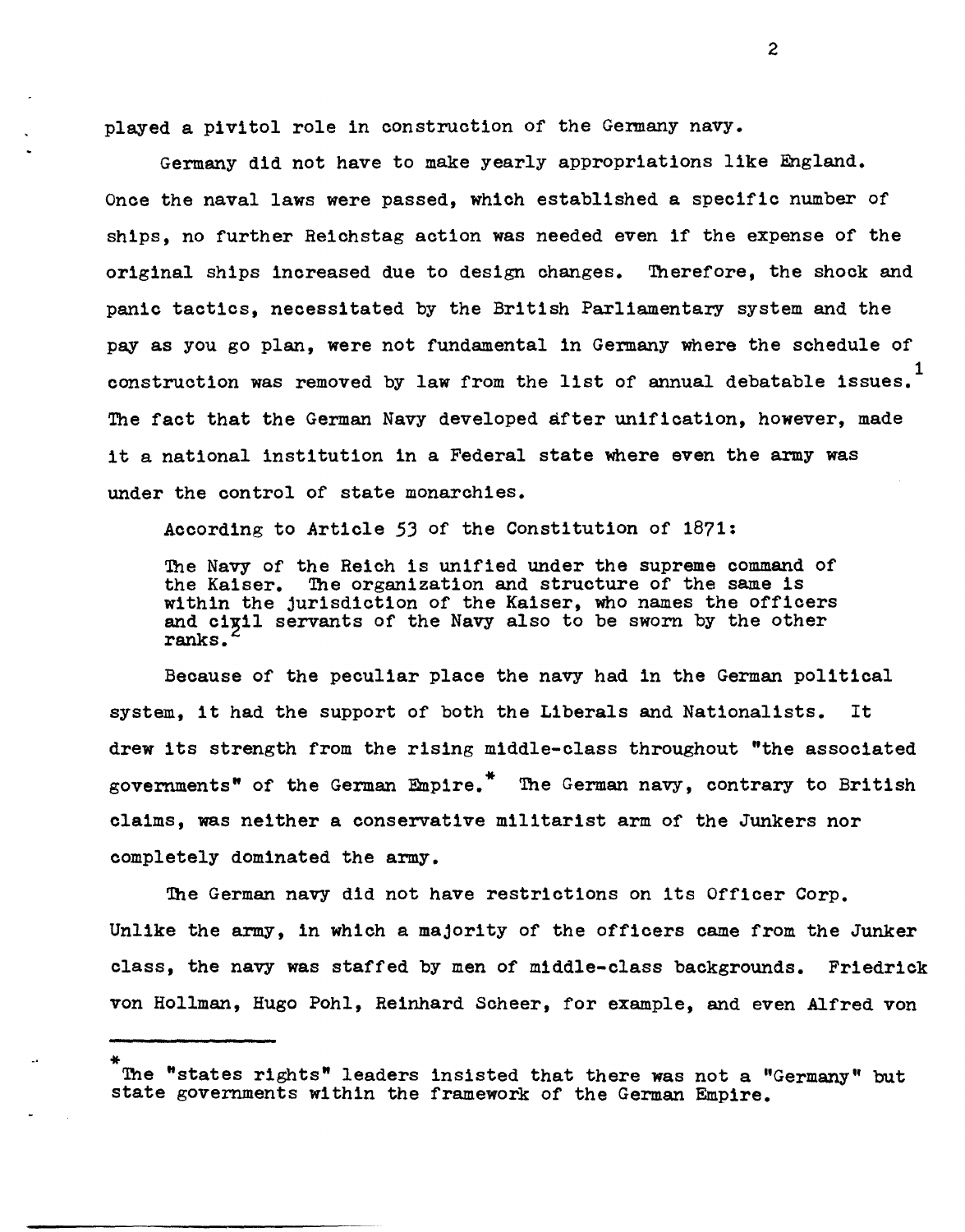Tirpitz#, came from liberal middle-class families. Although the liberal backing began to breakdown in the 1890s, the middle-class Social Democrats and even the Catholic Center Party continued to back the navy and insured Reichstag cooperation.

German Liberals wanted a national symbol, but since Prussian bayonets were fresh in their minds, i.e. the Revolution of 1848, they could not identify with the Junker-dominated army. German liberals, in the tradition of British liberalism, saw their navy as a symbol of a constitutional nation state. Their ships were expressions of German technical excellence, "floating manifestations of German 'Kultur.'"<sup>3</sup>

After Kaiser Wilhelm II became Emperor in 1888 the unified navy was split into various administrative units with Wilhelm II taking an active and detrimental part. Tirpitz claimed, "The real reason for Caprivis (chief of the Admiralty) dismissal was that the Kaiser wanted to divide the powers of the Admiralty in order to be able to intervene personally.  $n^4$ 

In June of 1897, Wilhelm appointed Admiral Tirpitz State Secretary of the Imperial Naval Office. In a few days Tirpitz issued the memorandum which was to become the guideline for all future naval construction. He made it quite clear that "for Germany the most dangerous enemy at the present time is England."<sup>5</sup> He disgarded his previous assumption which considered the Russian and French Navies as a threat to Germany and concentrated on Great Britain. Tlrpitz was the driving force behind the German Navy. Construction and deployment tactics all fell into Tirpitz's hands, and he knew he was placing a sword in the side of many Englishmen: "We had never hoped for British approval during the creation of our sea power."<sup>6</sup>

Alfred Tlrpitz, by his own evaluation, was a mediocre student. Because of his poor showing in school and his father's insistance that he keep studying. Tirpitz decided to join the navy. At the age of sixteen "to

J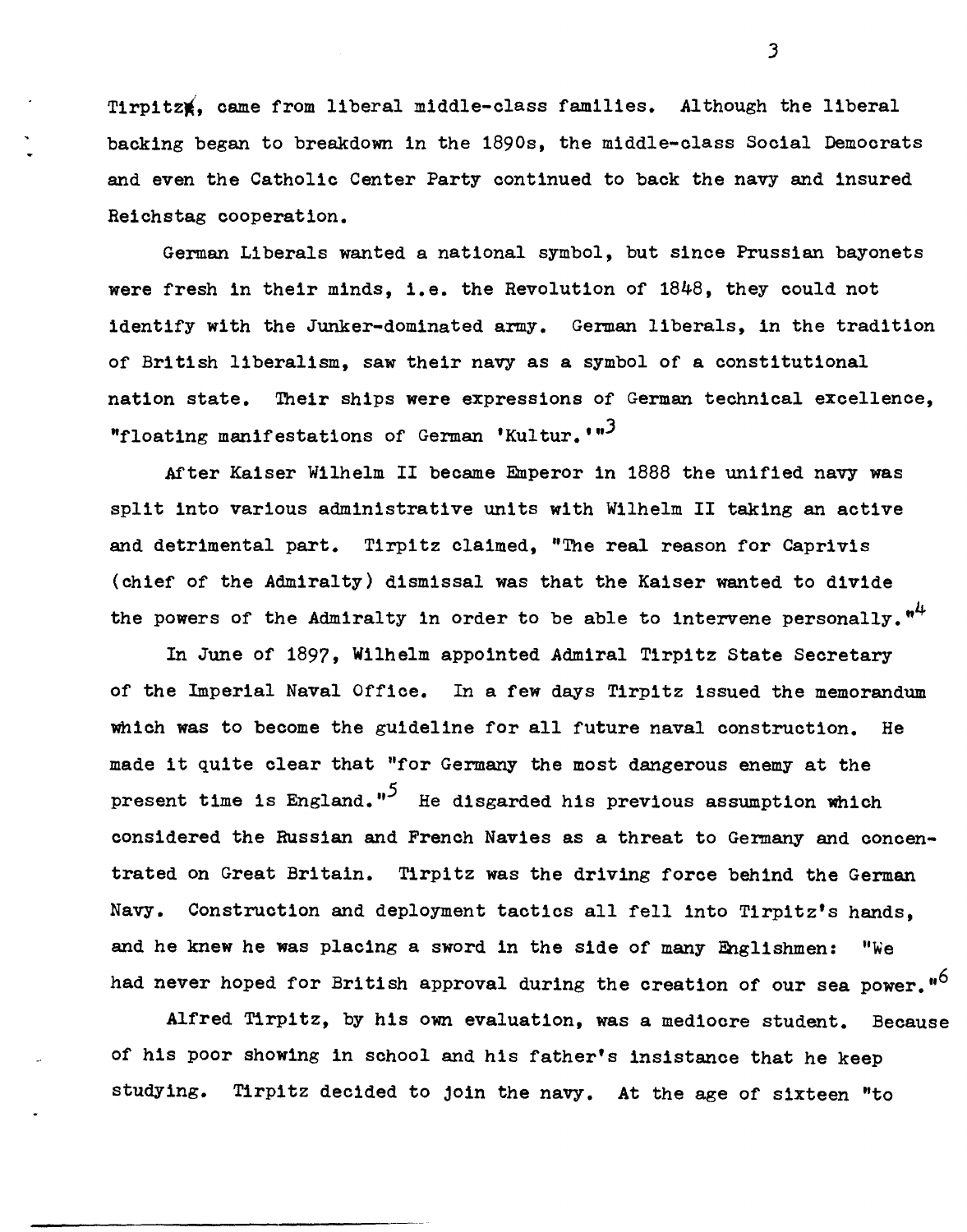everyone's surprise" he passed the entrance examinations to the Naval Cadets' Institute. After four and a half years he was commissioned and assigned as a sub-lieutenant on board the flagship Konig Wilhelm in 1870.

During his early career Tirpitz had a great respect for the British. He stated that he felt more at home in Plymouth than in Keil. But, Germany's victory over France in 1871 changed his opinion of England.' Britain seemed to resent Germany because she was no longer the "whipping boy" in Europe. Although naval relations were still good, the upper-class in England abandoned the German side.<sup>7</sup> By 1898 even the naval relations broke down: according to Tirpitz, "when the younger British officers began to pay less attention to manners (the result of the lowering of the social standards of the recruits) and to alter their behavior toward us in consequence of the agitation against us." $^8\quad$  Therefore, even before his appointment as State Secretary of the Admiralty, Tirpitz was even cognizant of the way Germany was intimidated on the sea. Fishing vessels refused to fly the German flag for fear of reprisals from Dutch and Danish fishermen, and since Britain controlled the docks in Hamburg; the German Merchant Marine was almost totally registered in foreign countries. Tirpitz saw this as a legacy of Chancellor Bismarck. According to Tirpitz, Bismarck had an affection for England which adversely affected his judgment. In any case since Germany had not developed a strong navy immediately after unification, Tirpitz's expansion programs came as a shock to the British.

Although a poor student, Tirpitz always favored the scimeces, and he placed a strong priority on technoligical improvements in naval construction. He also favored officers who could evaluate the construction of naval vessels. He caught the eye of Admiral Albrecht von Stosch who also stressed the need for a strong German battleship fleet. Stosch wrote, "T1rpitz was way ahead of his time in the energy with which he drove our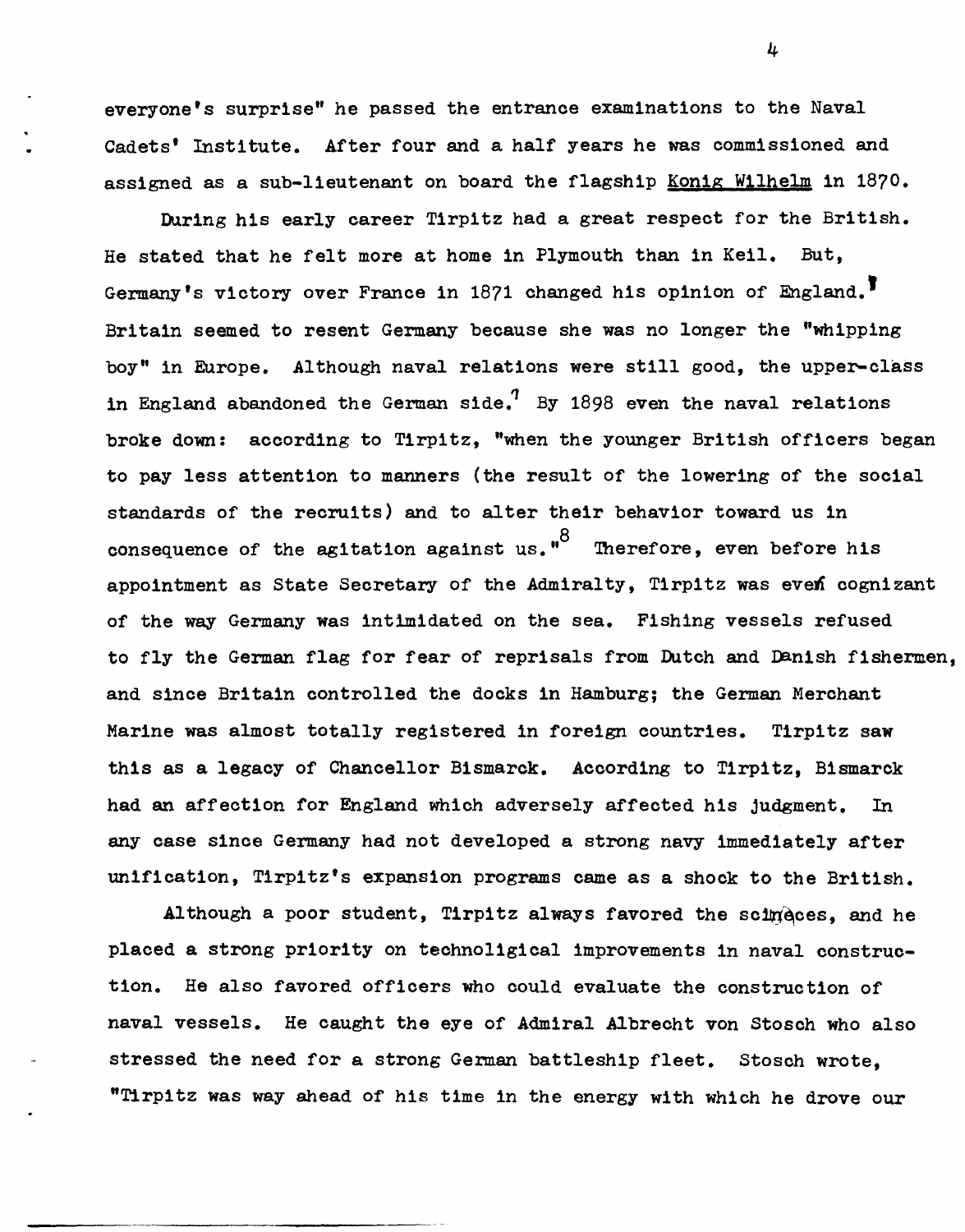sea power forward after centuries of neglect."<sup>9</sup> No one apparently doubted this energy. Admiral Gustav von Senden, a mild critic, wrote, "Tirpitz 1s a very energetic character, he had too big a head of steam not to be a leader. He is ambitious . . . he would never stand for treatment like given to Admiral Hollmann for he is much too self conscious and convinced of his own excellence. $n^{10}$  In any case the Kaiser had great faith in Tirpitz. After returning from the Far East, Wilhelm told Tirpitz, "We have a navy bill ready but we need you to put it into operation."<sup>11</sup>

Above all else, Tirpitz should be remembered for his handling of naval appropriations in the German Reichstag. Although he ultimately failed to get enough, especially for submarine construction, h1s work in the passage of the Naval Laws of 1898, 1900, and 1908 laid the basis for the German High Seas Fleet.

Tirp1tz, immediately upon his appo1ntment as State Secretary of the Imperial Naval Office, issued a memorandum, dated June 15, 1897, which laid down a specific plan for the German Navy, both in types of ships built, and their deployment. Because of Germany's lack of harbor facilities, the memorandum was most decisive in setting up a concise list of priorities wh1ch were to be drawn up "based on the most difficult situation in war into which our fleet will meet.<sup>12</sup> Tirpitz "implied" that the most dangerous enemy was England: "We must urgently require a certain measure of naval force as a political power factor" against England.<sup>13</sup> Tirpitz advised against raiding, and a trans-Atlantic naval war and stipulated that the navy was to be concentrated in the North Sea. Tirpitz explained that, because of geographic factors and Germany's lack of coaling stations. building a world-wide fleet would be foolish. Although Britain scoffed at Germany's cla1m that the navy was built as a pol1tical lever and not a battle fleet, the memorandum was quite explicit in stating that Germany's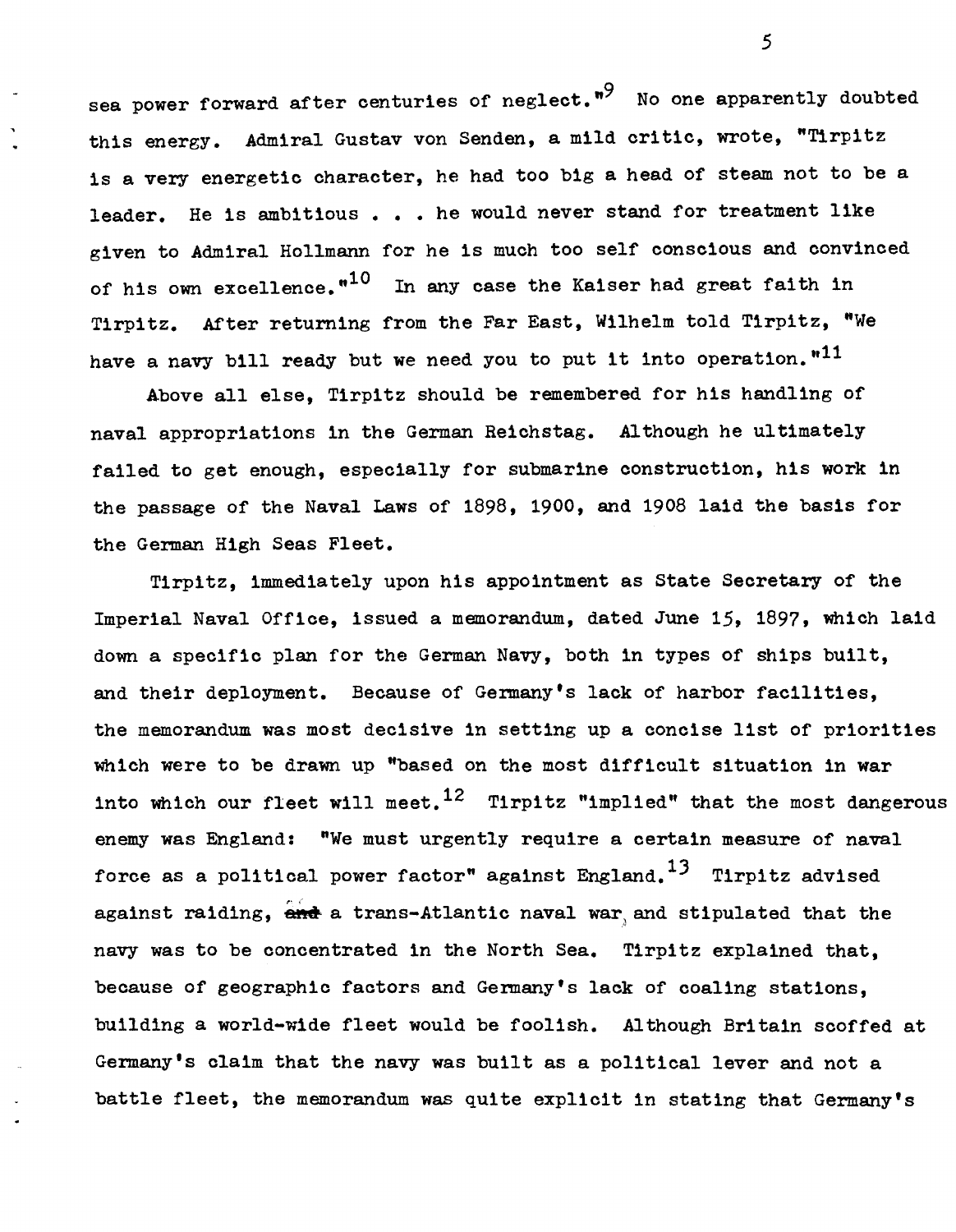High Seas Fleet would be limited to two squadrons of modest tonage because of shallow harbor facilities. Such a fleet, even in the wildest imagination, could not be much of a threat to the British Grand Fleet.

Tirpitz also stressed that any auxilIary vessels would be of little value since all operations would be close to Germany's coast. In any case, such vessels did not contribute to the political significance of German's fleet. The strength of the home fleet, to be completed by 1905, was to be:

- 
- 1 fleet flagship<br>2 squadrons of 8 battleships<br>3 battleships in reserve
- 

AuxilIary vessels were to include:

- 8 armored ships<br>6 large cruisers
- 6 large cruisers
- small cruisers \*

All vessels stationed in foreign waters had to meet the requirements of the home fleet; however, those ships would have to be considered expendable. Three large cruisers, nine small cruisers, and four gunboats with six in reserve would be designed for overseas duty. Estimates of the cost of fleet construction was put at 566 million marks.<sup>\*\*</sup>

In keeping with his emphasis on technical improvements, Tirpitz explicitly warned the German Reichstag not to copy the designs of foreign ships: "Germany must maintain a certain proud initiative in incorporating ship design. $n^{14}$ 

Tirpitz's strategic doctrine was quite simple. Rather than attempt to create a navy with worldwide range or variety in both size and types of ships like Great Britain, Germanywould build only homewater "capital"

The value of the mark was approximately 25 $\varphi$ .

Ships of less than 3,000 tons.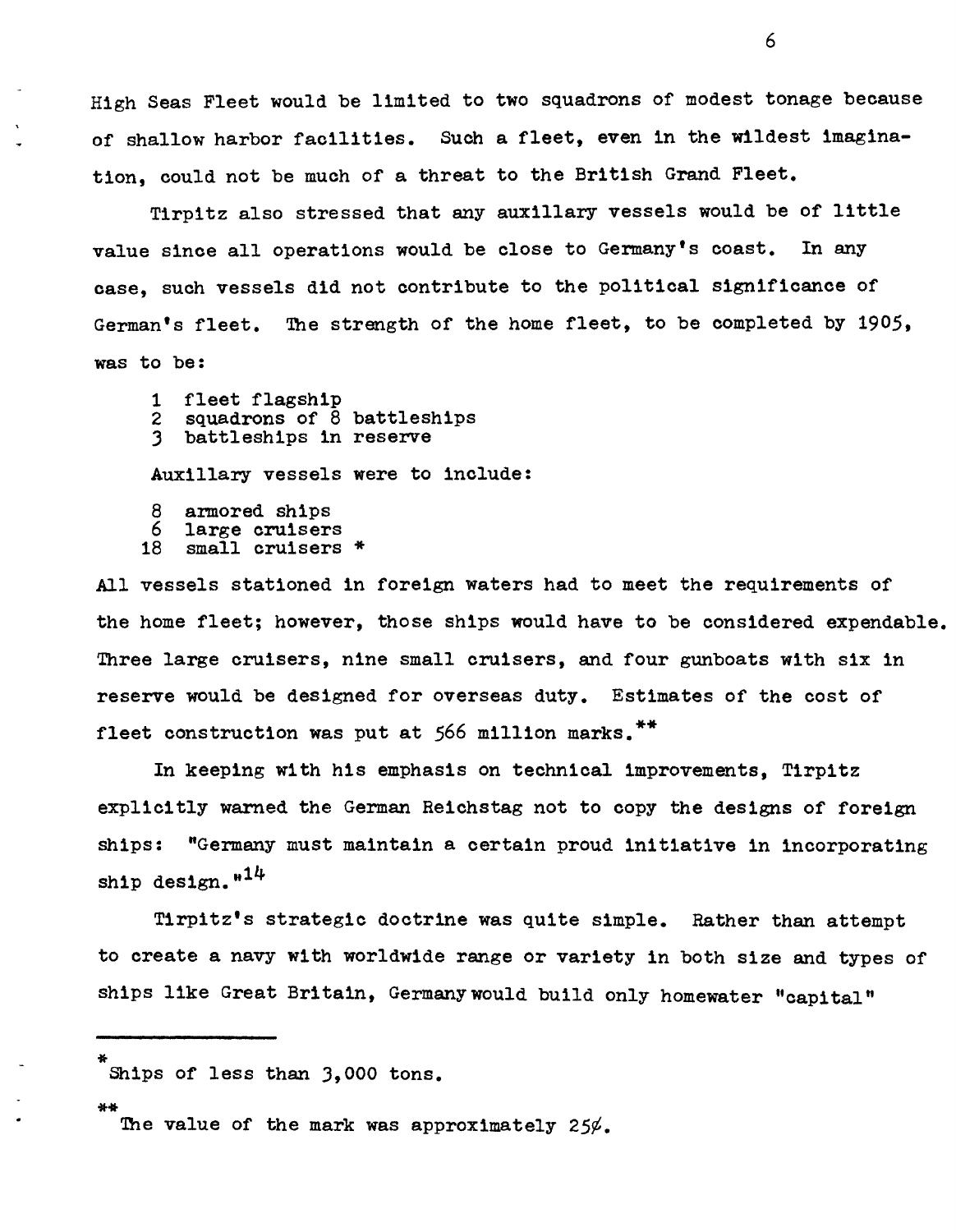ships stationed in the North Sea to back any small vessel in foreign waters. \* This particular strategy seemed to fit all of Germany's needs. It was less expensive since the ships were designed to require only existing domestic port facilities, and that limited range cut operating expenses. By concentration in the North Sea, fewer ships were required, yet their navy would appear strong enough to satisfy the demands of the German public.

Before the final draft of the 1898 Naval Law was introduoed into the Reichstag. Tirpitz asked the German Colonial Society to instigate a propaganda campaign. Leaflets, phamphlets, and two thousand copies of Captain Mahan's The Influence of Sea Power on History, were distributed throughout Germany. The Navy League also got into the act and stressed the deoline of Germany's navy in relation to the major powers. England, they publioized, had sixty-two ships of 5,000 tons or more, Franoe thirtysix, Russia eighteen, while Germany had only sixteen. In ships oonstructed between 1889-1897, Britain had twenty-four new battleships oompared to Germany's six. The League publioized that with the nineteen battleships inoluded in the Naval Law, Germany would be close to parity with England and surpass Russia and France. Due in large measure to this propaganda, the Naval Law passed the Reichstag without major revision on Maroh 26, 1898, 212 votes to  $139.$ <sup>15</sup>

Tirpitz was pleased with the passage of the naval law, but at the same time, he was reserved because he had received only what he thought was the bare minimum. The Navy Law of 1898 provided a cornerstone, but vast sums were needed for research, dook and harbor facilities, and new personnel. Tirpitz knew the limited potential of his fleet and asserted

Large, heavily-armored ships which wave capable of lying in the line of battle, i.e. 'battleships and battle-oruisers.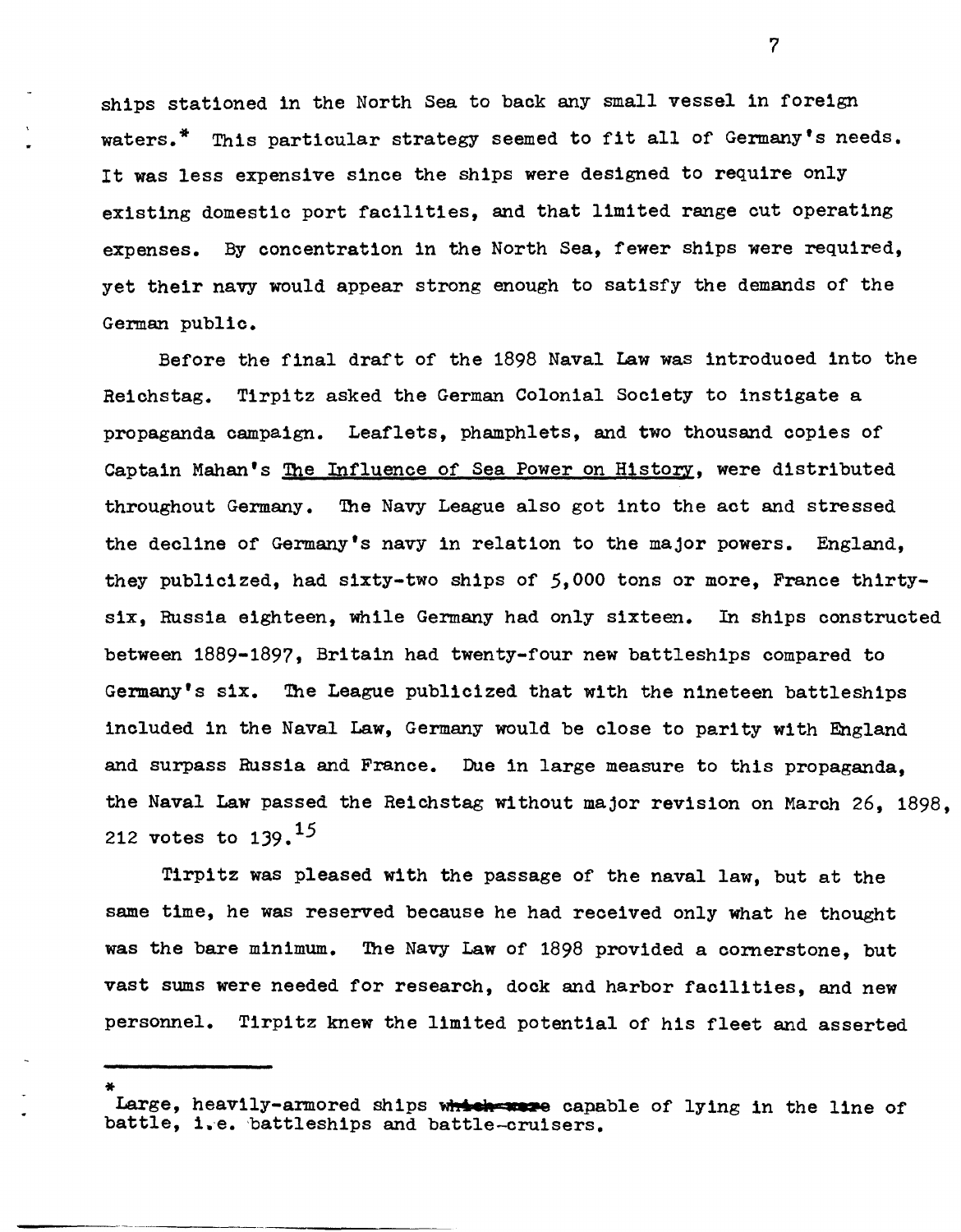in his memoirs that "the plan for the battle fleet was composed without any thought of a war against England." $^{16}$ 

The 1898 Naval Law was received without much comment in Great Britain. The English in fact, were only concerned that an increase in the size of the German Navy would disrupt the fleet plans of France and Russia; therefore, necessitating a British expansion program to maintain the twopower standard. But by October 11, 1899, Englishmen were forced to focus their attention on Germany.

The outbreak of hostilities between Great Britain and the Boer Republics brought cries of action from the German public. Although the German foreign office was quiet for four years the German Government had informed President Kruger that the Transvaal should grant any concessions asked for by Great Britain  $-$  - a week after the war broke, Kaiser Wilhelm declared:

We are in bitter need of a strong German Navy if the increases demanded during the first years of my reign had not been conti-<br>nuously refused in spite of my warnings . . . . How differently should we now be able to further our flourishing commerce and our interests overseas.  $17$ 

Both Tirpitz and Count Bulow were surprised by the Emperor's statement. Privately they had tried to keep the Kaiser from making any statement on the naval question, but, Wilhelm's speech was written without consulting either the chancellor or the foreign office. Therefore, it caused an uproar, not only in Britain, but in the German Reichstag whose members felt that the Emperor was usurping their power in regulating fleet construction. The Kaiser, however, reassured foreign secretary Bulow. Germany, he claimed, would remain strictly neutral for at least twenty years. After the navy-building program was completed, however, Germany could use different language. In this respect the Kaiser mirrored Tirpitz. But unlike Tirpitz, who did not want to increase German's naval strength until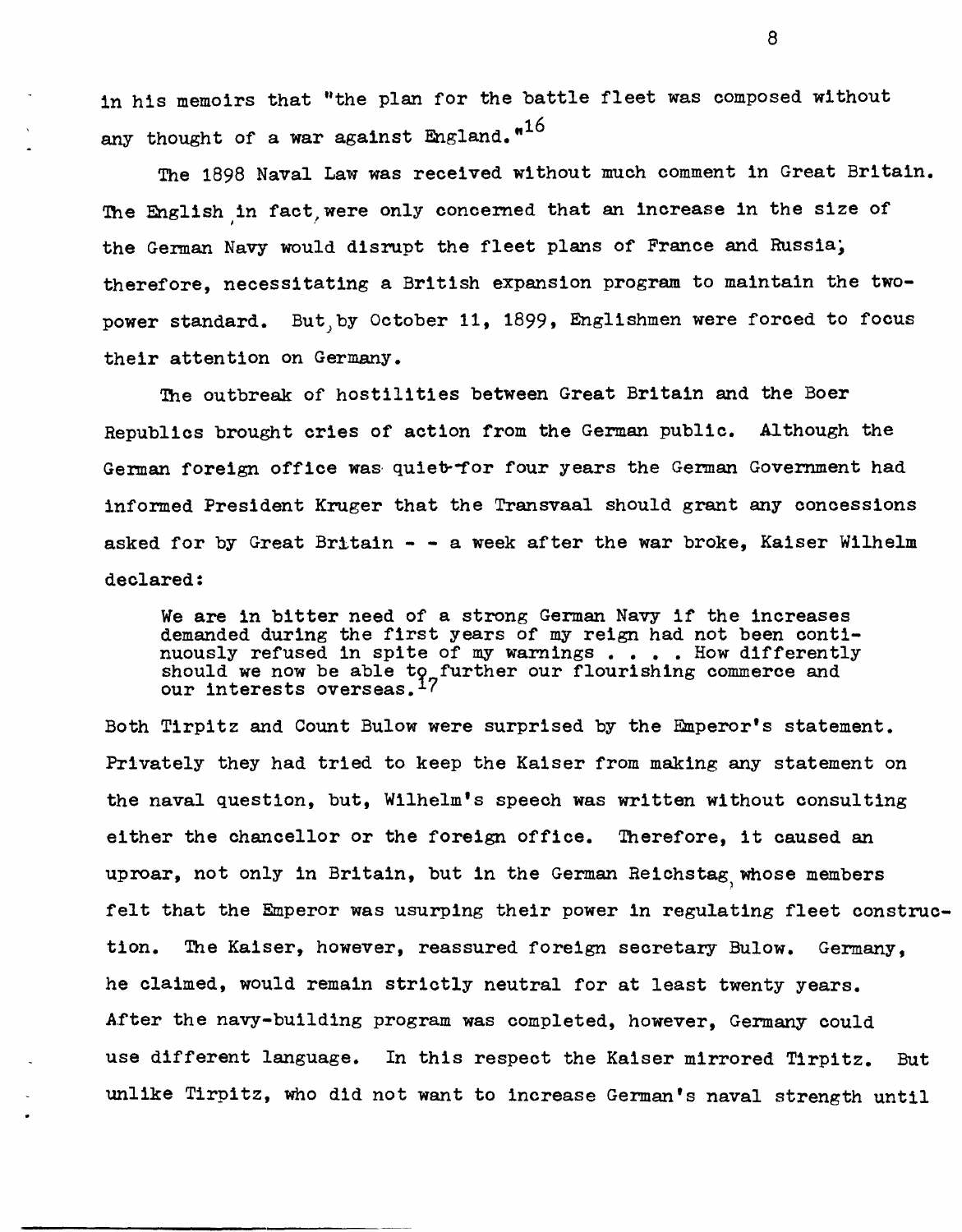1905, the Kaiser wanted further appropriations: he ordered Tirpitz to prepare a new naval bill.

COinciding with the British seizure of three German ships off Delagoa Bay -- which were allegedly taking contraband to the Boers --Turpitz's new Naval Bill was formally introduced into the Reichstag in January of 1900. As expeoted the naval proponents used the seizure of the German ships to stir up publio opinion to aocept another tax-burdening naval law. Tirpitz, however, warned the Emperor not to make any publio statements; because, the Germany navy would never be sufficient to threaten England with attack,  $18$  But, in introducing the second navy law, even Tirpitz found it necessary to publicly state: "The Navy must be equal to its most difficult task, battle against Great Britain."<sup>19</sup> German Chancellor Prinoe von Bulow was aware of the uneasiness the fleet would oause in England, but,he also publioly announoed that Germany must fulfill her destiny: "Our fleet must be built with out eyes on English policy." $^{20}$ Great Britain responded by abandening the Naval Defense Act of 1889. Britain was not going to give up her supremaoy at sea; her naval programs would be made striotly in aooordanoe with German naval programs.

The German Naval Law of 1900 provided for a fleet twioe as large as that allotted in the 1898 law. By 1920, Germany was to have a fleet of thirty-eight battleships, twenty large oruisers, and thirty-eight small ourisers. Although six reserve battleships and four foreign-servioe ourisers were cut by the Reiohstag, the main fleet proposals were passed with little opposition.

The cost of the new fleet became progressively more expensive. Each ship built was larger than its predeoessor with aooompanying inoreases in personnel and operating oosts. Unlike the 1898 Naval Law, ships had to be replaoed every fifteen years. Therefore, many of the existing vessels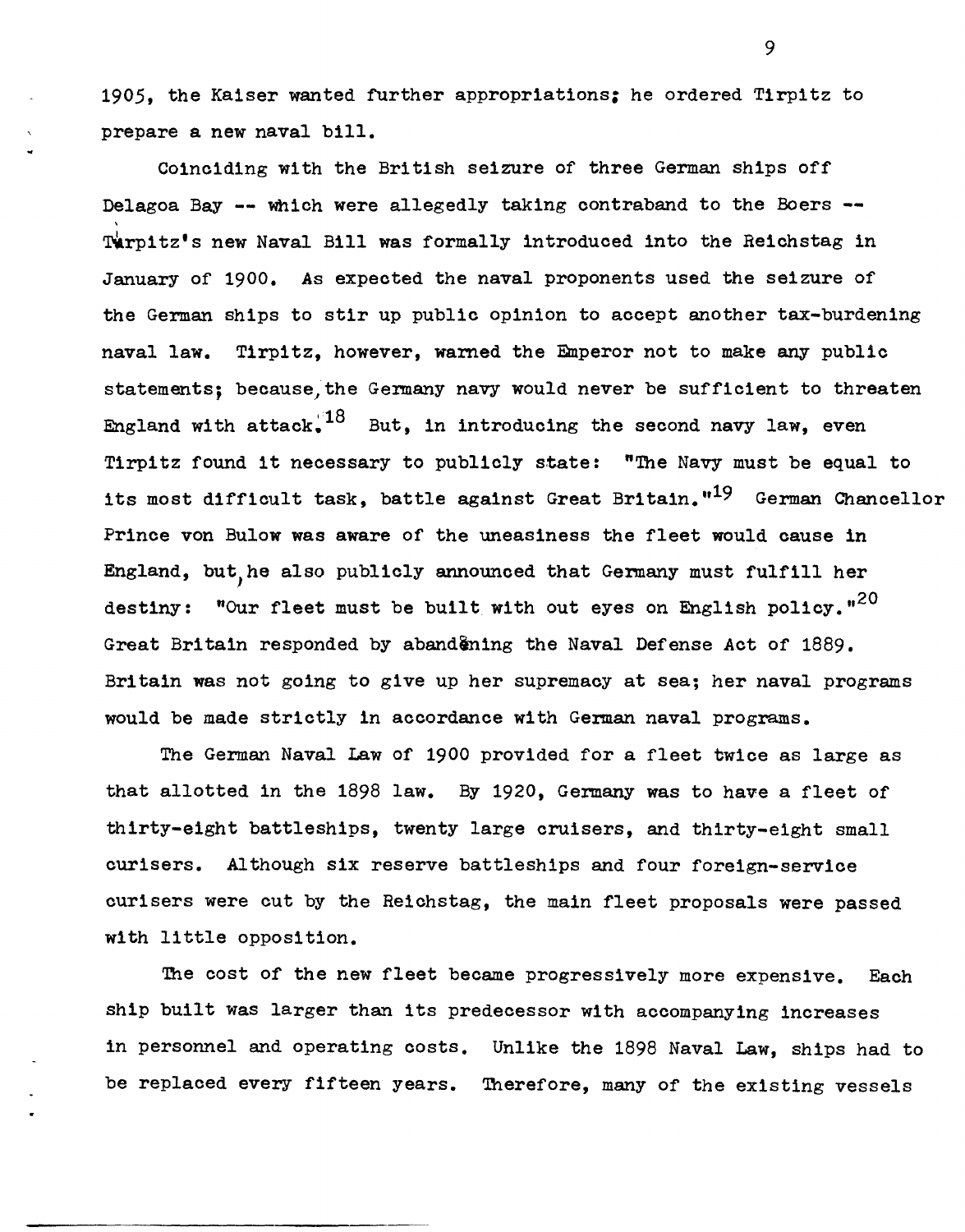which were to be included in the proposed battle squadron. had to be replaced. To keep up the construction rate of approximately three capital ships a year, German shipyards also had to be assured of a steady stream of orders to justify expansion. To answer the industrialists, Tirpitz had to state that the naval decision must be regarded as irrevocable.<sup>21</sup> Total expenditures were estimated at 1.2 billion marks for ships and an additional 320 million marks for harbors and dockyards.

Tirpitz wrote in his memoirs that when the second navy law passed he was quite aware that it was bound to have quite a different political significance from the first, particularly in terms of alliances. He reasoned: "It would give the other navies of the world a chance of establishing a certain balance of power at sea by means of coalition with us. $n^{22}$  Tirpitz was right about the political significance of the new naval law, but his assumption that it would create alliances favoring Germany proved to be the exact opposite of the eventual outcome.

Amended to the new law was Tirpitz's memorandum which became the strategic plan for the German Navy. The German Empire desired peace and security in its economic development and world trade, but, "Not peace at any price, but peace with honour, satisfying the just requirements of Germany. $n^{23}$  Because Tirpitz looked upon the concept of an economic war or a preventive war as a legitimate form of foreign policy, he feared a British blockade. He publicized by way of the memorandum that Germans had to fear another "Copenhagen."<sup>\*</sup> It was a fatal error because he stirred up unnecessary public antagonism.

The British did not consider trade rivalry as a cause for conflict after 1897. The earlier disagreements over German abuse of free trade.

The British bombarded Copenhagen in 1807, taken the enitre Danish fleet as a prize back to England without a formal declaration of war.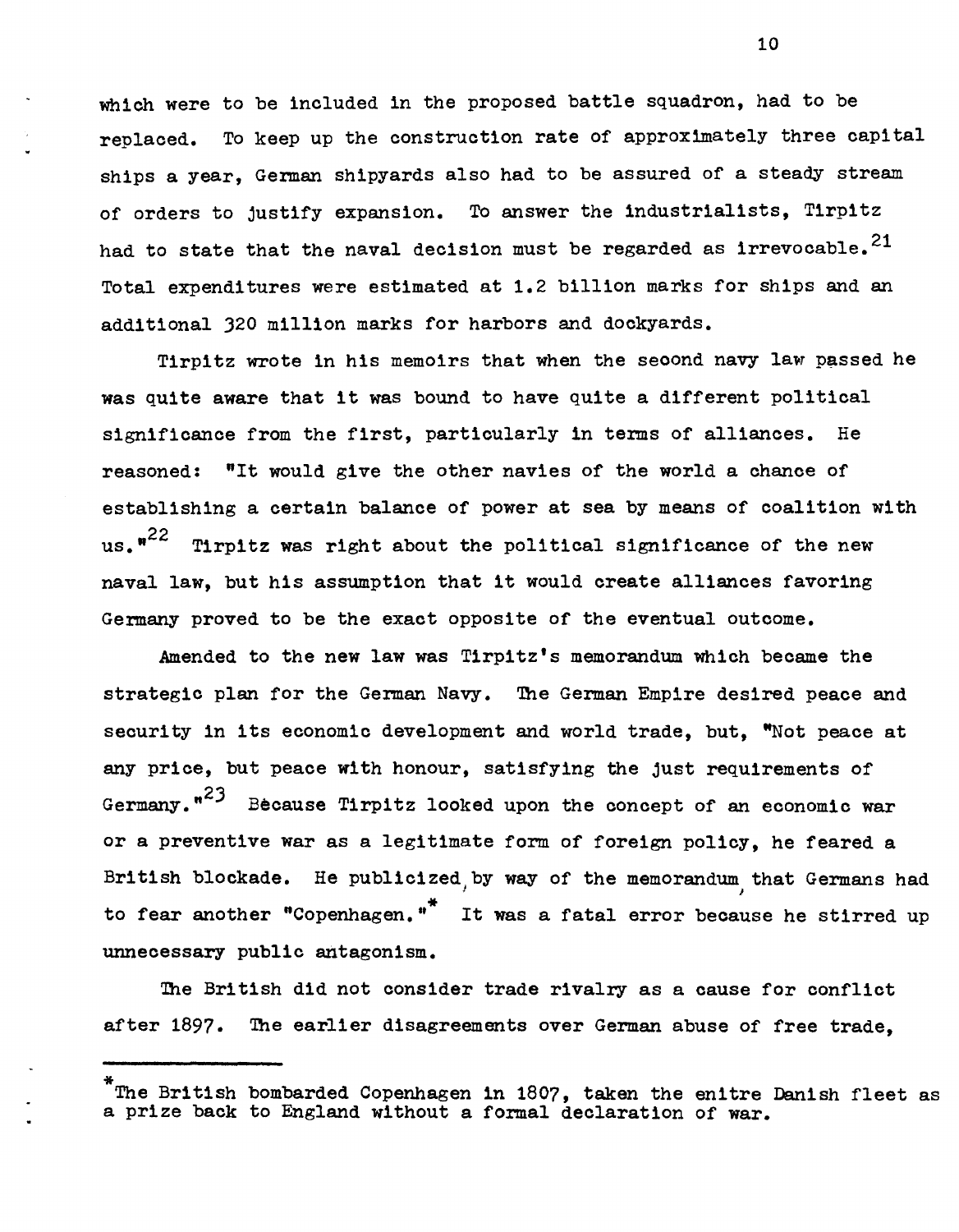particularly between 1884 and 1885, had been resolved. After 1900, Germany was a larger market for England than Australia and Canada combined. British machinery and steel goods constituted over half of England's exports to Germany. Britain, on the other hand, was receiving a great deal of competition in the Far East from Japan and the United States. The German colonies were a drain on the German Federal treasury and Britain had no wish to take them from Germany.

The memorandum also declared that the German Navy would not have to be as strong as its greatest adversaries. Germany only needed a fleet of sufficient size to make the cost of a war against the German Navy so great that the strong naval powers would seek peace with Germany in order to keep their position relative to other naval powers. The enemy, Tirpitz reasoned, would not be able to concentrate its forces and totally destroy the German fleet because the victor would be at the mercy of other naval powers. Trip1tz's strategy, known as the "risk theory", raised a storm of controversy in England because England was the only major sea power to wh1ch the theory could be applied.

The "risk theory" was keyed to the political situation of the 1890s and did not take into account changes in political alliances. In this respect it was obsolete before it was ever pronounced. Tensions between France and England had been relieved after the Fashoda crisis, and while British and Russian interests in the Far East were being disputed,  $*$ he Anglo-Japanese alliance of 1902 eased the tension<sup>5</sup> in the  $\texttt{far}$  East. Therefore, there was no guarantee that if England attacked Germany, a combined fleet would attack Great Britain. By 1904, in any case, the "risk theory" was shattered when Britain and France signed the Entente Cordials; and totally irrelevant after the destruction of the Russian fleet during the Russo-Japanese War.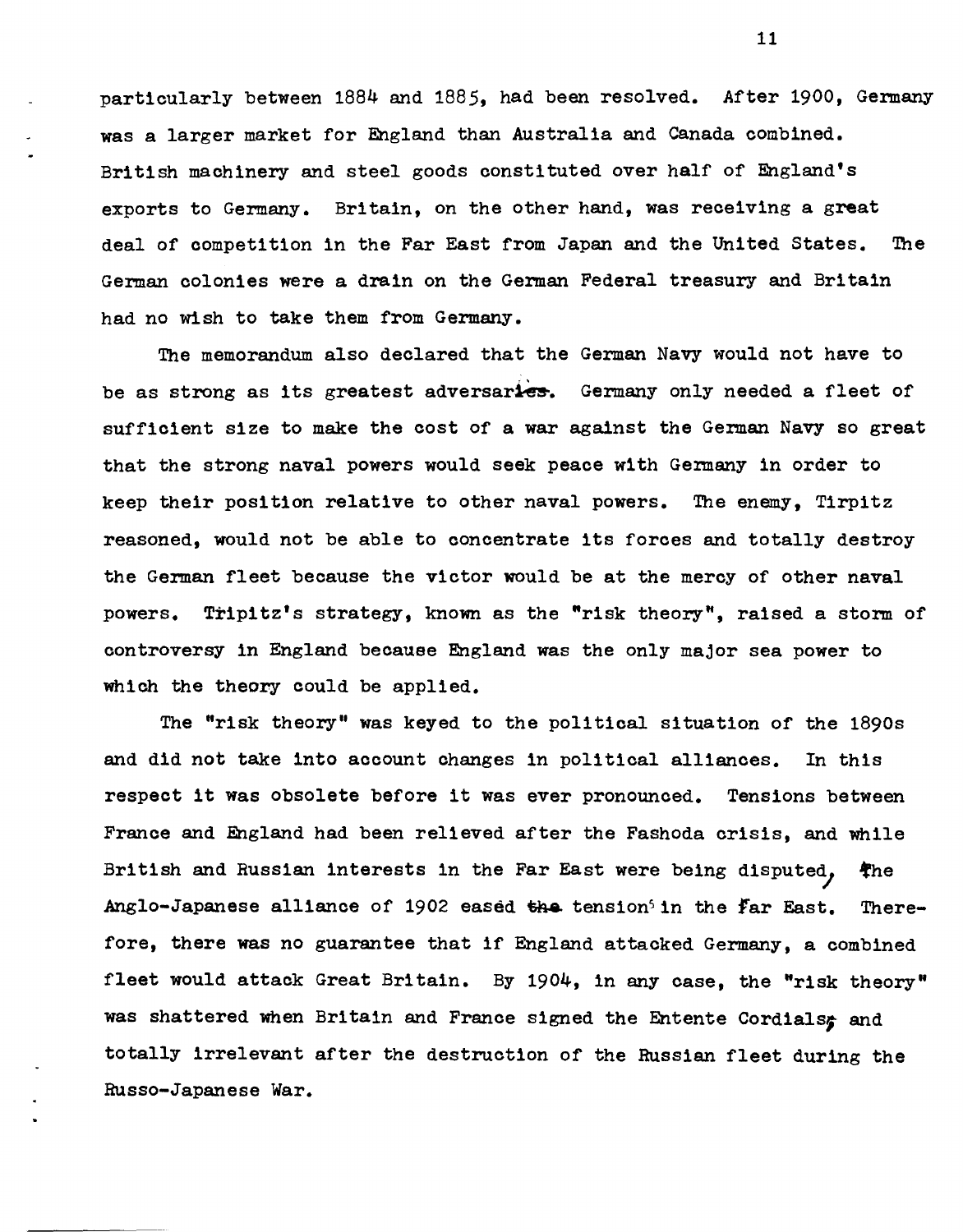Yet the greatest falacy in the riak theory was that it disregarded the fact that a naval battle was more decisive than<sup>®</sup> decisions on land. A superior fleet could inflict serious damage on a only slightly weaker opponent with virtually no damage to itself. Admiral von Spee's entire cruiser squadron, for example, was destroyed by a superior British squadron in 1914, with the loss of only seven men.  $24$ 

After the Boer was the law British public tried to forget about the German  $\forall x$ . But the Kaiser continued to publicise his new toy. He placed a chart in the Reichstag, for example, comparing the German and British navies. By 1903 the British had to respond. For one, Britain began to construct a new North Sea base at Rosyth on the Firth of Forth.  $25$  The selection of this base was made because it commands the North Sea and is 375 miles from both Helegoland and the Danish Straits.<sup> $"$ </sup> But the decisive step was taken in October of 1904 when Sir John Fisher was appointed as First Sealord. Fisher ordered a further change in the deployment of the British navy. Convinced that Germany was the major threat, he ordered the formation of a home fleet with up to 88 per cent of Britain's naval strength stationed in the North Sea. Fisher's inauguration was pivitol in another respect. He made the creation of a public naval rivalry with Germany his number one priority. Nor was there any doubt as to Fisher's intentions. In a long letter to Lord Esher, head ot the Royal Committee on Naval Affairs, Fisher stated:

It is the discussions which keep alive popular fears and popular interest, upon whioh alone rest the Navy estimates. A nation that believes itself secure, all history teaches is doomed. Anxiety, not a sense of security lies at the root of readiness for war . . . An invasion scare is the mill of God which grinds for war . . . An invasion scare is the mill of God which grinds<br>you out a Navy of Dreadnoughts, and kept the British war-like in<br>spirit.<sup>26</sup> spirit.

In preparing annual budgets, needs were considered in November, but

Helegoland, recently acquired by Germany, became their major naval base in the North Sea. Today it is an amusement park.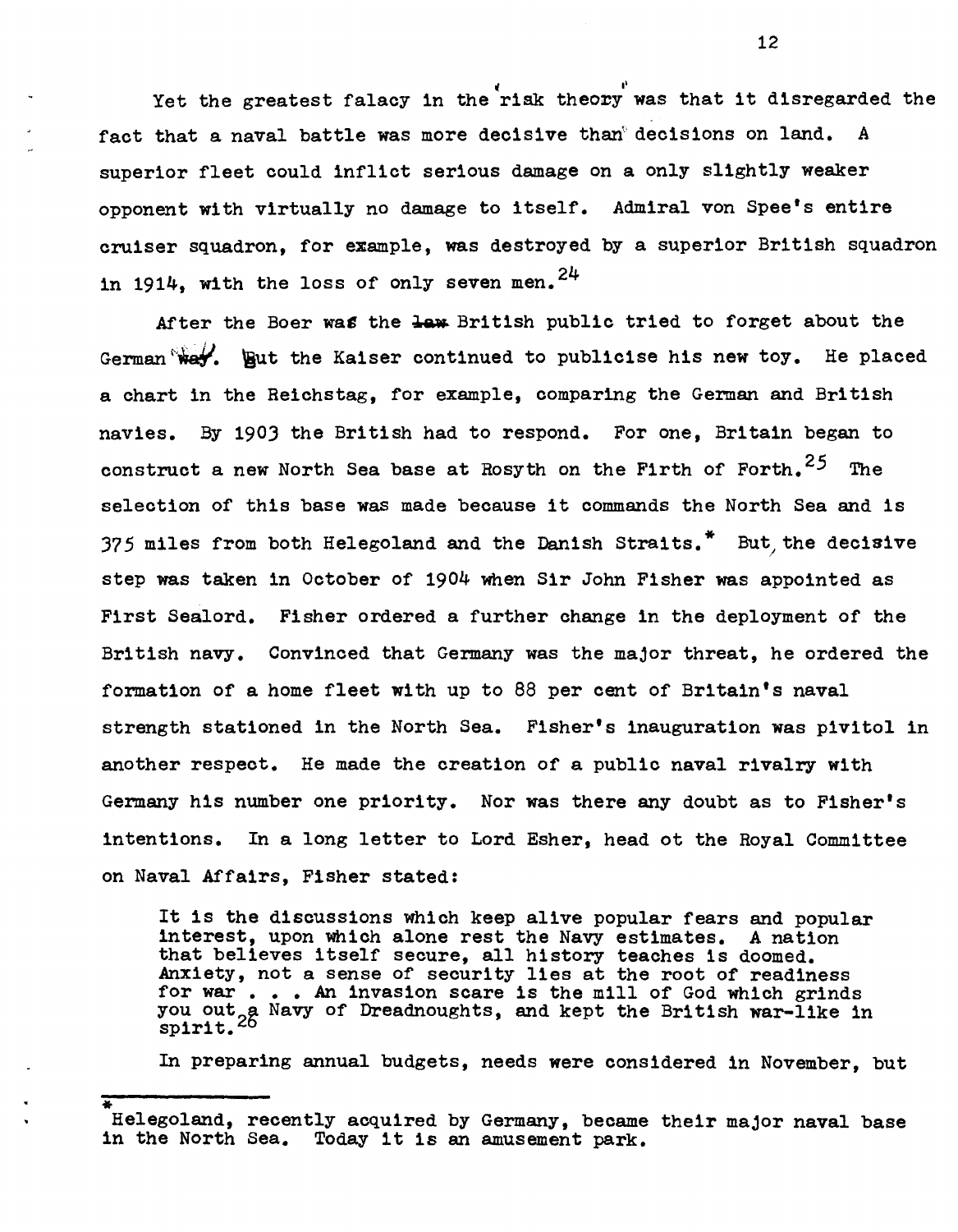by January 1, news of the budgets had leaked out and had begun to appear in the public press. By March 1, when the budgets were published, strong lobbies were already preparing the public for heavy naval expenditures. British needs were placed in the perspective of the ship-building programs of foreign powers. The English naval proponents played a game of naval mathematics and used public opinion to pass appropriations.<sup>27</sup> English naval budgets, therefore, were a product of public histeria. A writer for the London Times aptly stated during the naval panic of 1909: "The people will be quite sane in a fortnight - they always went like this in March. "<sup>28</sup>

Fisher was the perfect British counterpart to Tirpitz in another respect. From appointment in October, 1904, until his resignation in 1910, he shook the very foundation of the British navy. In 1910, he turned over to his successor a technically efficient and highly-trained fighting force. J. L. Garvin, editor of the Daily Telegraph, called Fisher "the genius incarnate of technical change.<sup>129</sup>

Unlike Tirpitz,Fisher met with strong resistance among liberal filembers of Parliament but, like the father of the German fleet, Fisher had the complete support and friendship of his manarck. Edward VII. All of his naval proposals were approved, except for his plan to reorganize the office of the Admiralty. He scrapped 160 ships with the words "They can neither fight nor run away."<sup>30</sup> He also reorganized dock workers and retrained officers. Tirpitz and Fisher became personal antagonists. From 1904 to 1910 the Anglo-German naval rivalry was, in fact, often more a personal conflict between these two strong willed individuals than a conflict between nations. Both used the popular press to attack the other. In this six year period their roles also changed. While Tirpitz instigated the conflict, Fisher perpetuated it. On several occasions Tirpitz called for a "naval holiday" but Fisher responded: "Tell him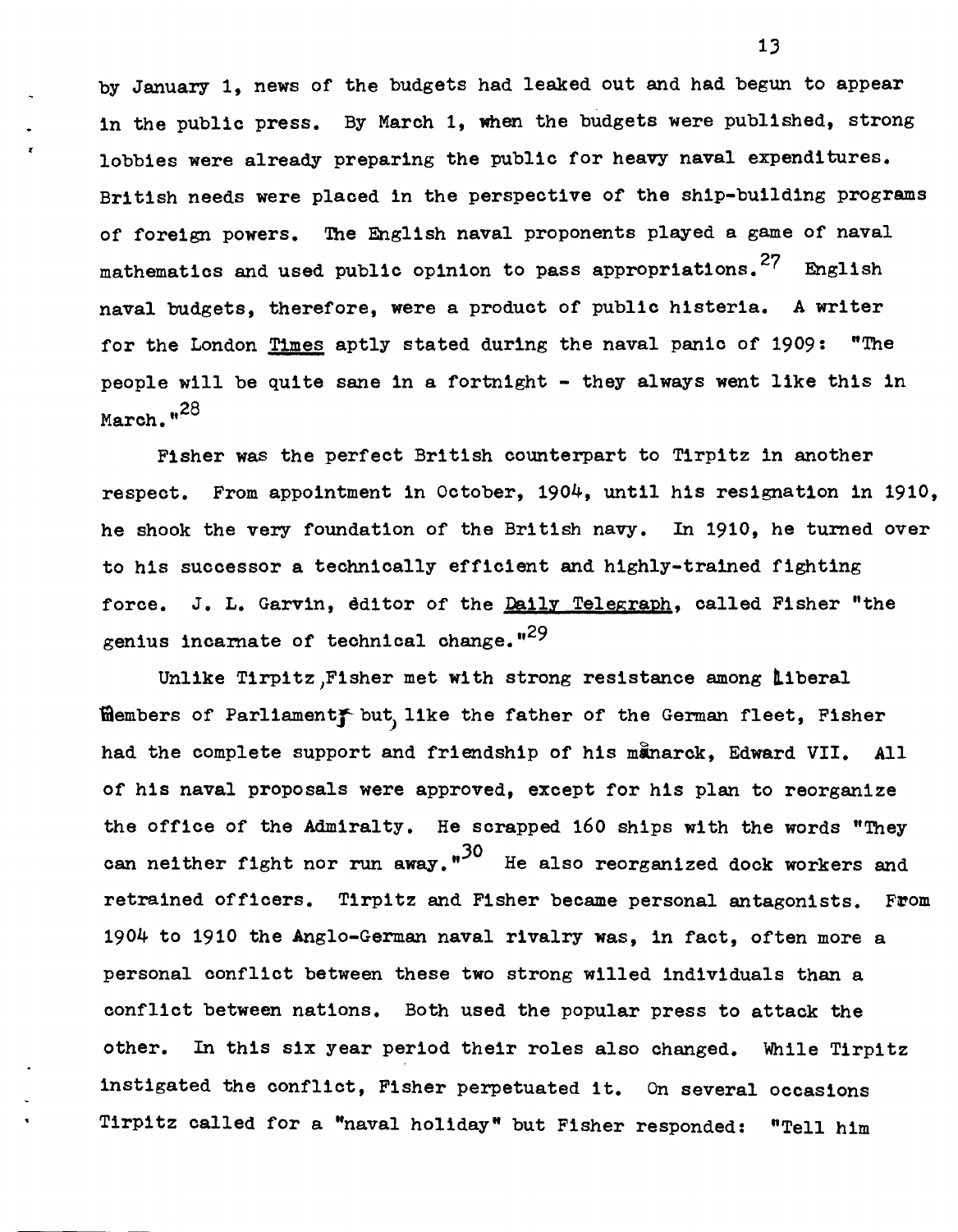(Tirpitz) I'll see him dead first." Yet, they respected one another. Fisher claimed, "Tirpitz brought the gift of organization and the foresight of deSign without which the German fleet would have floundered in a quagmire of political backering and mismanagement.  $1^31$  Tirpitz respected Fisher technical genius. Above all, Fisher's oherished new battleship H. M. S. Dreadnought.<sup>32</sup> Ironically, Fisher's new ship also opened a new chapter in the saga of the Anglo-German Naval rivalry. Because of Fisher's Genius, the massive British fleet was now obsolete.

Until 1906, very few people could seriously consider the German fleet a threat to the security of England. In 1906, Britain had forty-seven battleships less than fifteen years of age, to Germany's eighteen, and an even more overwhelming advantage in smaller auxillary vessels.  $33$  But when King Edward VII launched the prototype of Fisher's new battleship -christening her H. M. S. Dreadnought **--** it opened a fresh can of worms. The Dreadnought, utilizing turbine engines and a new heavy-oalibre gun configuration, was the fastest, most heavily-armed ship afloat, superior to any ship in the world. Although this vessel was the ultimate ship for the British Navy; but, Germany, with no hope of matching Britain's superiority in older types of ships, was now starting on even terms with Great Britain.

By 1910, both Fisher and Tirpitz were out of office. The naval rivalry, in any oase, had taken on a new perspeotive: personality and politios no longer played a role in the oonfliot. The respeotive navies of Great Britain and Germany were now the symbols of a greater conflict of interest, and it was already too late for oompromise.

Germany had good reasons for developing a strong navy. Germany's Merohant Marine was the second largest in the world. With the exception of coal, Germany lacked many of the resouroes needed for industrial development. Germany, as the major power on the continent, deserved the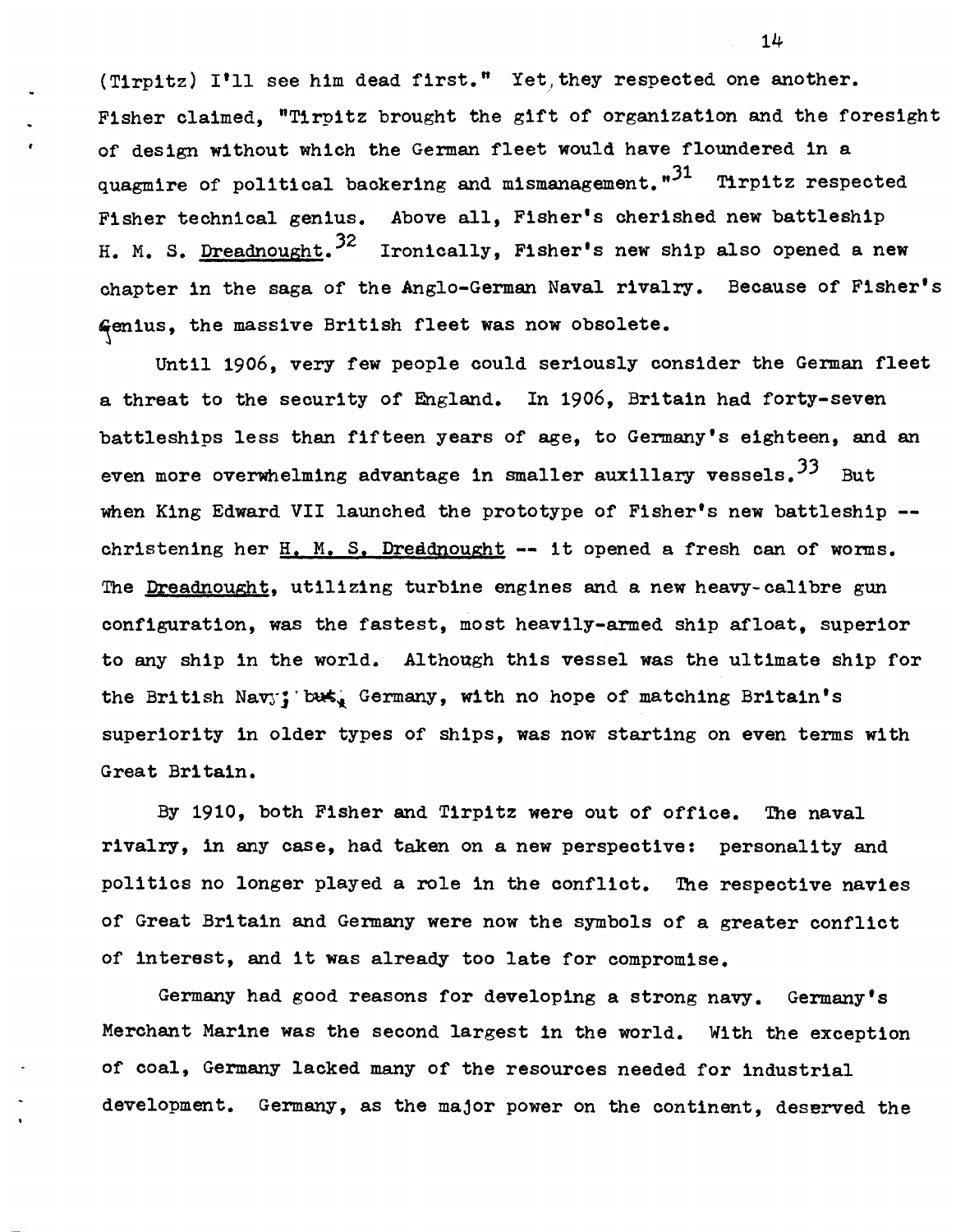prestige of having warships throughout the world. The humiliation of having three German Merchant ships stopped and impounded by the British during the Boer War was proof enough for most Germans that the Kaiser needed a fleet.

Great Britain overlooked these valid German claims for naval power. The British reasoned that Germany was going to invade Britain when the fleet was ready. The English also overlooked the liberal makeup of the German navy. Englishmen rightly claimed that her navy was a lifeline which could not be placed in jeopardy, but failed to see that  $~$  sea power was also essential. Most of Germany's raw materials, as well as some food stuffs also had to be imported.

Unfortunately, the German cause was lost in the translation of Kaiser Wilhelm's public statements. In any case, Englishmen were only too willing to accept any German challenge as a direct threat to British survival. Britain remained supreme as long as her sea power was not threatened. Britain would not give up her position no matter what Germany demanded. The fear of being eclipsed by Germany as the reigning world power was very real in the minds of British leaders. From the British point of view, Germany controlled the continent no matter if her ambitions were legitimate or not; the world would come to her feet if she also controlled the sea.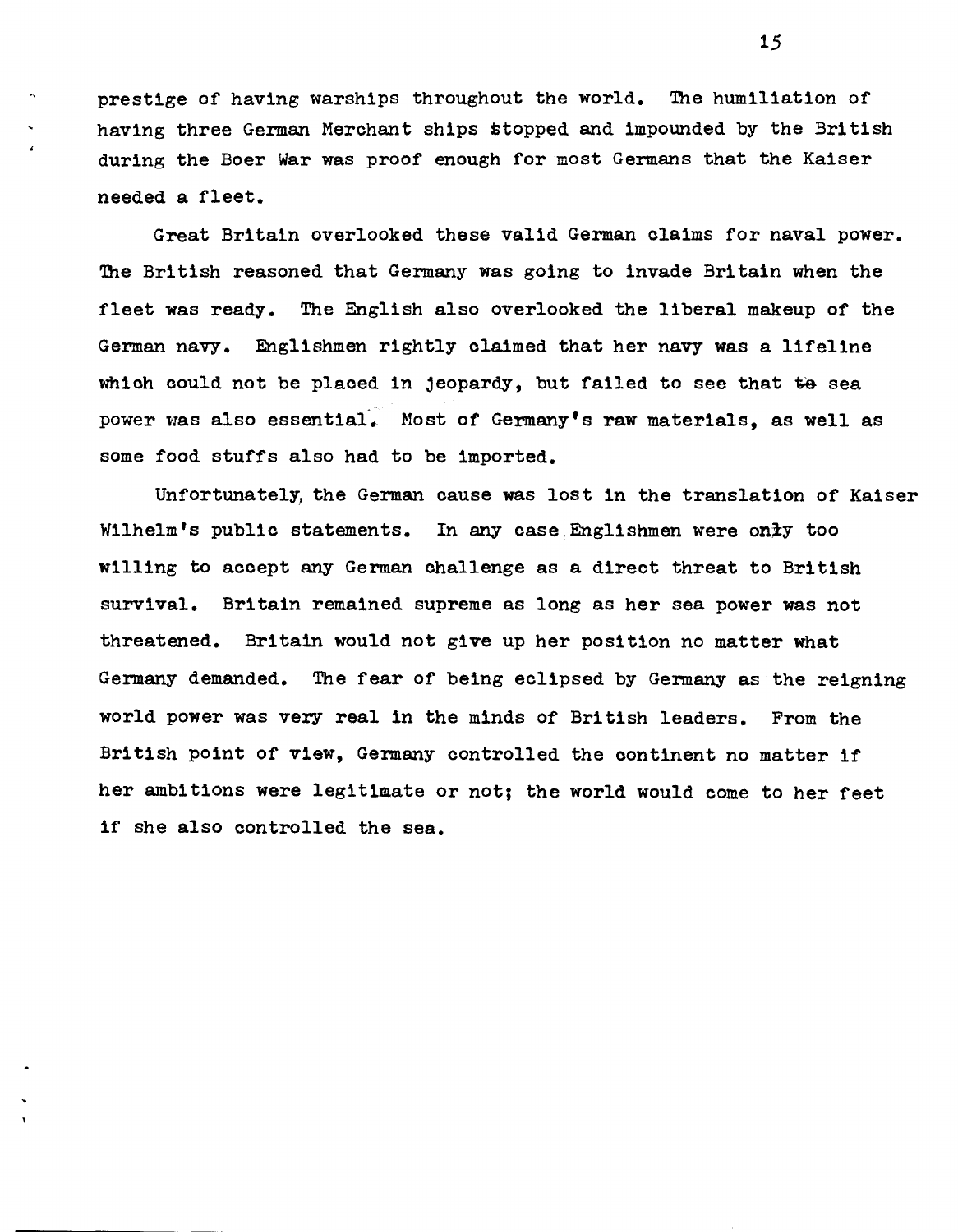## **IIH.M.S. DREADNOUGHT"**

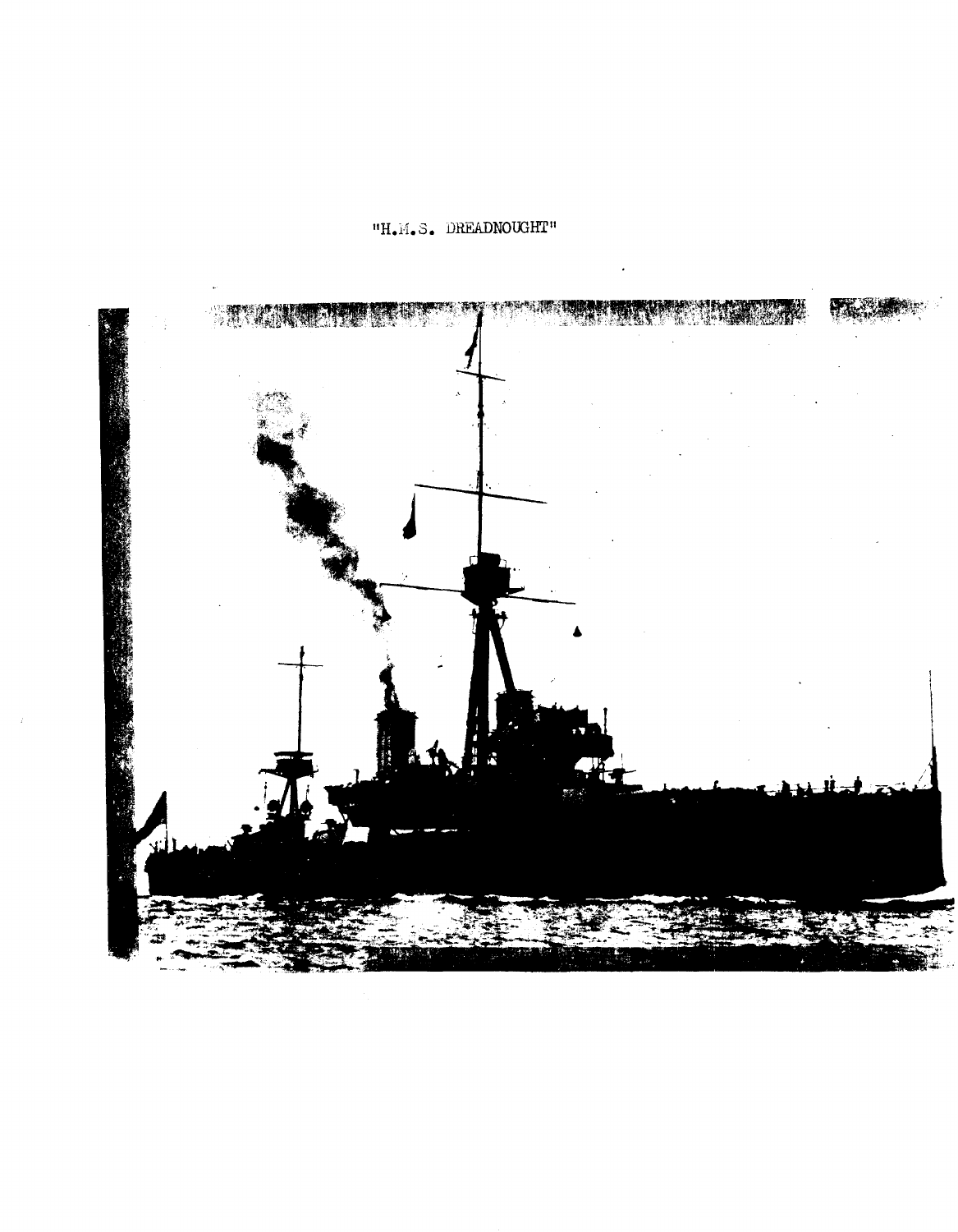## NOTES

<sup>1</sup> James Hale, Publicity and Diplomacy: with Special Reference to England James Hale,  $\frac{1890-1914}{1890-1914}$ . (Boston: Peter Smith, 1940), p. 332. 2 Jonathan Steinberg, Yesterday's Deterrent: Tirpltz and the Birth of the German Battle Fleet (New York: The Macmillan Co., 1965), p. 73. 3 Ibid., p. 38. 4 Alfred P. F. Tirpitz, My Memoirs (New York: Dodd, Mead and Co., 1919), I, 121. 5 Ibid., I, 209. 6 Ibid., I, 268.  $7<sub>lb1d</sub>$ . 8<br><u>Ibid</u>., I, 15. 9<br>Steinberg, <u>Yesterday's Deterrent</u>, p. 66. 10 Ibid., p. 71. Admiral Hollmann resigned under pressure as State Secretary of the Admiralty and Tirpitz was appointed to his position. 11 Tirpitz, My Memoirs, I, 119. 12 Tirpitz's Memorandum is quoted in Steinberg, Yesterday's Deterrent. appendix I. Also see Germany, Foreign Ministry, German Diplomatic Doc ments 1871-1914, 4 Vols. (London: Methuent Co. Ltd., 1928-1931). 13 Ibid. 14 Ibid. For one, Tlrpltz ordered that all wood or other combustable furnishing be removed from German warships. In 1916 the British lost three battle-cruisers due to uncontrolable fires in officers quarters Steinberg, Yesterday's Deterrent, p. 159. Germany, German Diplomation Documents, Vol. 3, pp. 127-154. 16

Tirpitz, My Memoirs, I, 58.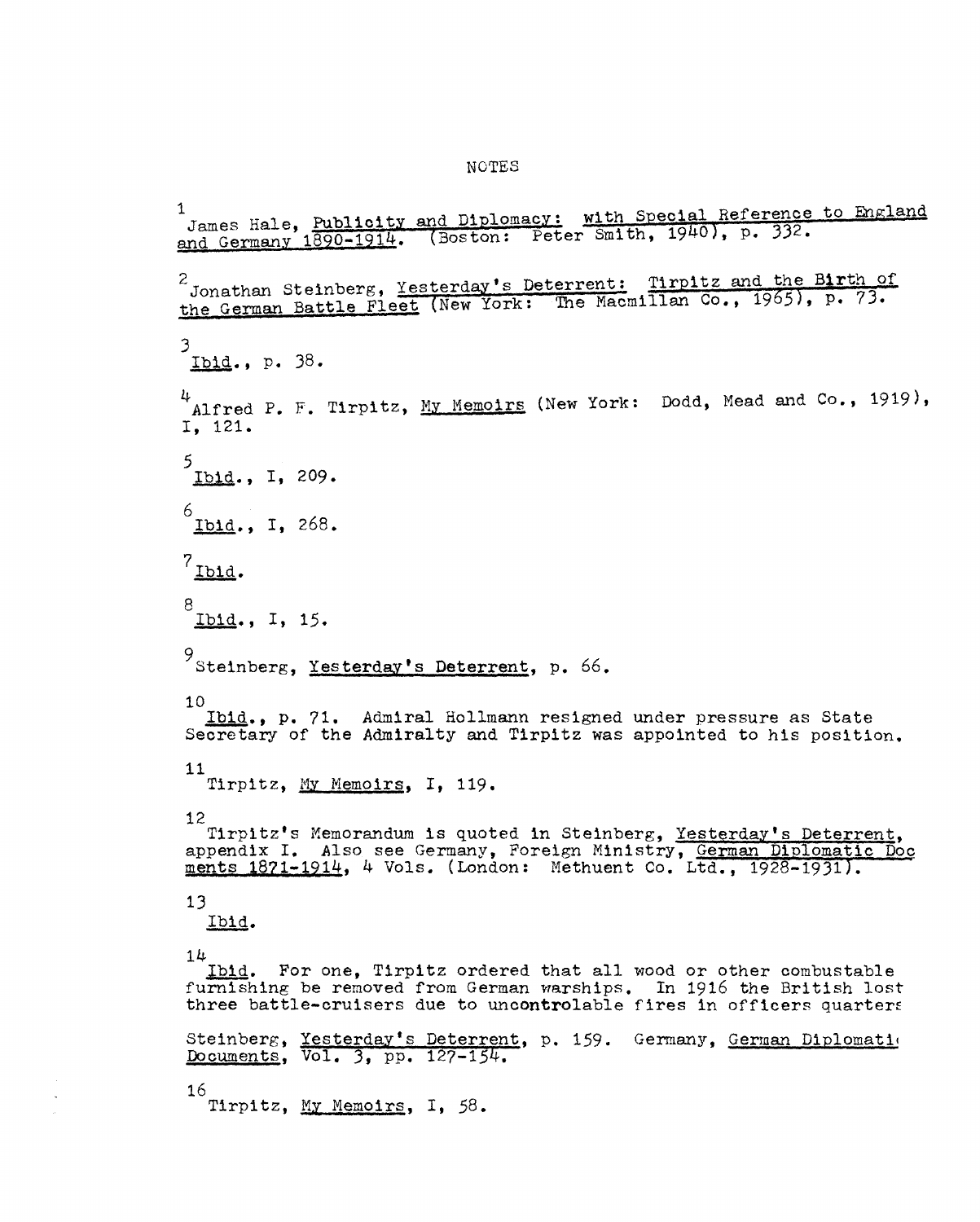$\frac{17}{\text{The Times}}$  (London), October 20, 1899, p. 1. 18 Tirpitz, My Memoirs, I, p. 162.  $^{19}$  Ibid., I, p. 123. 20  $\sim$  uoted in Ernest L. Woodward, Great Britain and the German Navy (Oxford: Clarendon Press, 1935), p. 29.  $^{21}$ Ibid., p. 31. 22<br>Tirpitz, <u>My Memoirs</u>, I, p. 165.  $23$  Woodward, Great Britain, p. 41. 24<br>Arthur J. Marder, <u>From the Dreadnought to Scapa Flow:</u> The Royal Na in the Fisher Era, 1904-1919 (New York: Oxford University Press, 1965),  $\overline{11, 123}$ .  $^{25}$  Ibid., I, p. 421. 26 Lord Fisher, Memoirs and Records, 2 Vols. (New York: George H. Doran Co., 1920), I, p. 183. 27 Marder, From the Dreadnought to Scapa Flow, I, p. 36. 28 The Times (London), March 7, 1902, p. 2. 29 Hale, Publicity and Diplomacy, p. 338. 30 Fisher, Memoirs, I, p. 50. 31 Ibid. 32<br>Tirpitz, Memoirs, I, p. 182. 33 Woodward, Great Britain, appendix, p. 450.